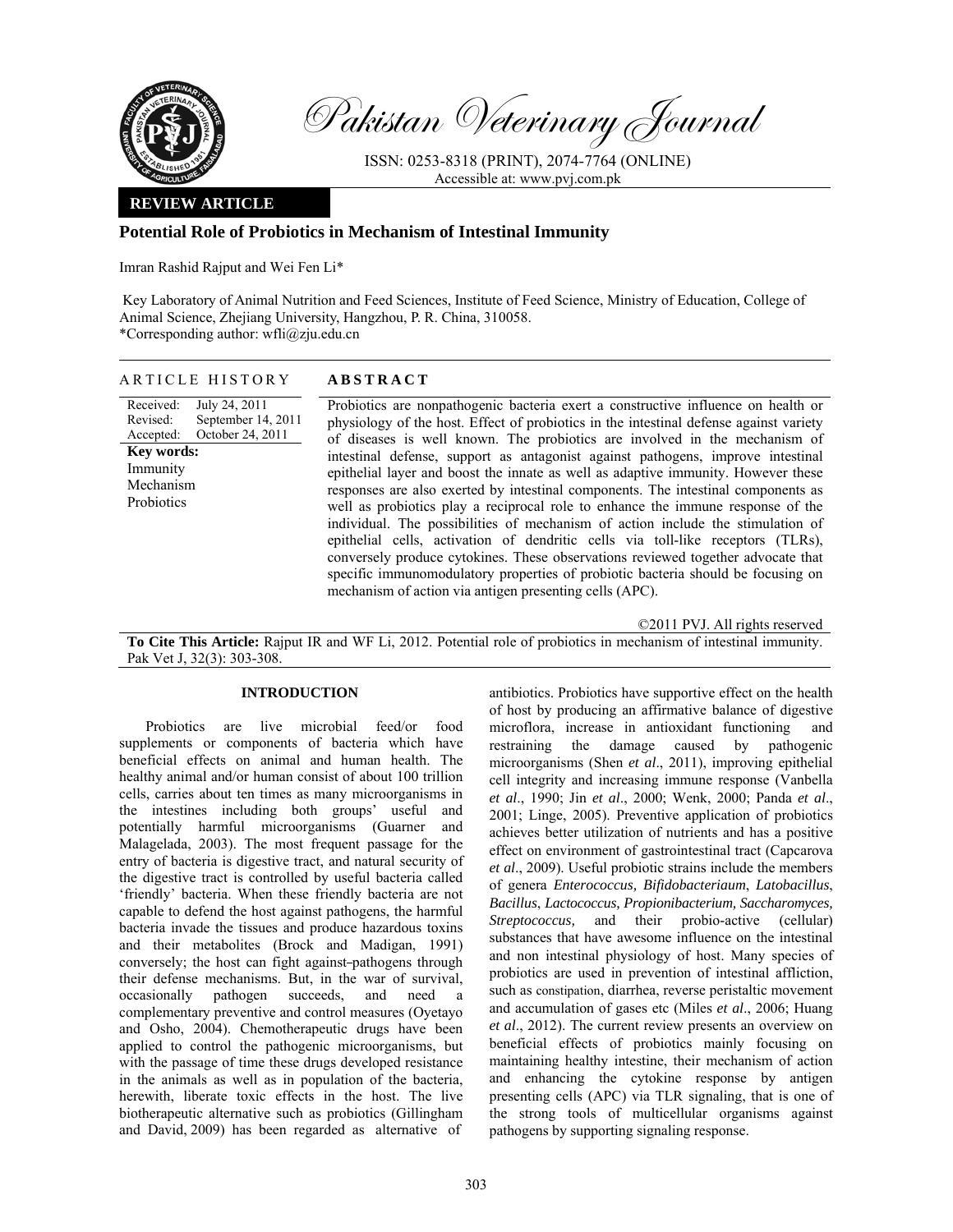**Beneficial Effects of Probiotics to Intestinal Afflictions**  *Lactose Intolerance***:** The lactose intolerance is an inability of gastro intestinal tract (GIT) to absorb lactose (predominant sugar of milk), resulting in an increased osmotic pressure in the small intestine with fluent secretion of fluids (Launiala, 1968; Lasser *et al*., 1975). Fermented milk products have been observed to be tolerated well by lactose maldigesters as compared to milk, these properties might be valuable for lactose intolerant individuals (Vesa *et al*., 2000). Somewhat probiotics species producing lactase, such as Lactobacillus, contain (beta) galactosidase or intracellular lactose; have a role in getting relief from lactose intolerance symptoms (Sanders, 2000). However, the mechanism of action of probiotics against lactose intolerance requires resolving mounting issue.

*Diarrhea:* Diarrhea is an increase in the frequency of defecation, bowel evacuation and water content of the stool. Now-a-days, various mechanisms have been described to avert the diarrhea. The first mechanism was active blockage of receptor sites (Bernet, 1994) and this theory might be logical if there is an evidence for competition of specific receptors (Lundgren and Svensson, 2001). Somehow lactobacilli response to compete with the peptides released from villous endocrine cells or toxin, and the force that leads to diarrhea could be prevented (Reid *et al*., 2002). The other mechanism is supported by the local immunoglobolin A (IgA) antibody effective against the rotavirus (Kaila *et al*., 1992). Animal studies indicate that secretory IgA can be triggered by lactobacillus ingestion, but the negative aspect of this theory is that high concentration of causative agents may drop the effect of secretory IgA (Reid *et al*., 2002). However, the third mechanism involves the signals from probiotics (Lactobacilli) to the host that regulate the intestinal defense to eliminate perceived noxious secretions (Yolken, 1994). Mucins (Glycosylated in nature) secreted by intestine play an active role to inhibit rotaviruses. It has been confirmed that *MUC2* and *MUC3*  mRNA expression increase in response to lactobacillus signaling, protect cells against harmful bacterial adhesion (Mack *et al*., 1999). The last theory involves that probiotics could produce substances that inactivate the active particles (Cadieux *et al*., 2002). The probable effect may be due to acid, but more specific antiviral properties have not been ruled out yet (Reid *et al*., 2002). The mechanism of probiotic may be different depending on the cause of diarrhea. The cell receptors have a vital role in signaling to initiate and control the cellular response to develop the immunity.

*Constipation:* Constipation is one of the major GIT problems in animals as well as human beings, and provides an opportunity for pathogens to invade intestinal mucosa. Peristaltic movement of the intestine is responsible for defecation, and helps in excretion of the harmful agents from the body. Constipation may be due to insufficient liquid intake, low-fiber diets, physical inactivity and some drugs etc. A modified faecal microflora with reduced levels of *bifidobacteria*, Bacteroides and particularly reduced levels of clostridia were reported while investigations were made on affected individuals (Shimoyma *et al*., 1984; Arthur, 2002). Probiotics have proved to be effective to get relief from constipation (Goldin, 1998), hence a comprehensive study on the mechanism of action of probiotics in constipation is the prime need of time.

*Colon Cancer***:** Procarcinogens convert into carcinogens in intestinal tract and become the cause of colon cancer, while specific strains "probiotic" (*L. acidophilus*) neutralize the procarcinogens. A number of super strains are capable to metabolize procarcinogens that could revert them into noncarcinogenic material. Such step may be preceded by an activation of metabolites a precursor of carcinogen production (Walker, 20008)**.** Certain active enzymes (such as nitro-reductase and beta-glucuronidase) that convert procarcinogen substances into carcinogenic material are tainted by helpful microbes by removing their damaging properties (Wen *et al.,* 2009). Literature manifest that some species of probiotics might be applied for the treatment of cancer. However reliable findings are not accessible in citations.

*Inflammatory Bowel Disease:* Inflammatory bowel disease (IBD) is characterized clinically by two overlapping phenotypes, ulcerative colitis (UC) and Crohn's disease (CD), both chiefly affect the colon (UC and CD) and/or the distal small intestine (CD). The etiology of disease is not absolutely understood, but a genetic tendency and the friendly intestinal microflora are thought to perform an imperative role (Mattila- Sandholm *et al*., 1999). Modification in the composition and general activity of the useful microflora may give good results against the disease. Some selected probiotics have been investigated to condense the number of relapses and extend the period of remission (Hamilton-Miller, 2001). Interestingly, not only *L. salivarius* UCC118, and *L. rhamnosus* GG, but also *S. cerevisiae* (*boulardii*) and a strain of *E. coli* (Nissle) have been beneficiated in alleviating the symptoms of IBD (Gupta *et al*., 2000; Guslandi *et al*., 2000). But, additional investigations on the mechanism of action in detail are obligatory to elucidate the mitigation of IBD, symptoms by probiotics.

*Necrotizing Enterocolitis:* Necrotizing enterocolitis (NEC) is one of the challenging diseases in infants. NEC pathophysiology has been observed multifactorial and only been elucidated to some extent (Vander *et al*., 2005; Lin and Stoll, 2006). Theoretically, association of targets is a positive adaptation in the intestinal flora which could consist of an efficient process of preventing the commencement of NEC (Deshpande *et al*., 2007). Contemporary data have shown that a lower incidence of NEC in the group supplemented with *Lactobacillus* GG than in the placebo-supplemented control group (1.4 vs 2.7%) (Dani, *et al*., 2002), *B. breve* administration can promote colonization by *Bifidobacterium,* and may also stimulate mucosal immunity and immunological development of VLBW infants (Li *et al*., 2004). *Bifidobacterium infantis* supplementation extensively reduces the incidence of NEC (Caplan *et al*., 1999). It is confirmed that probiotics have their own functioning mechanism and capacity to reduce the possibility of NEC.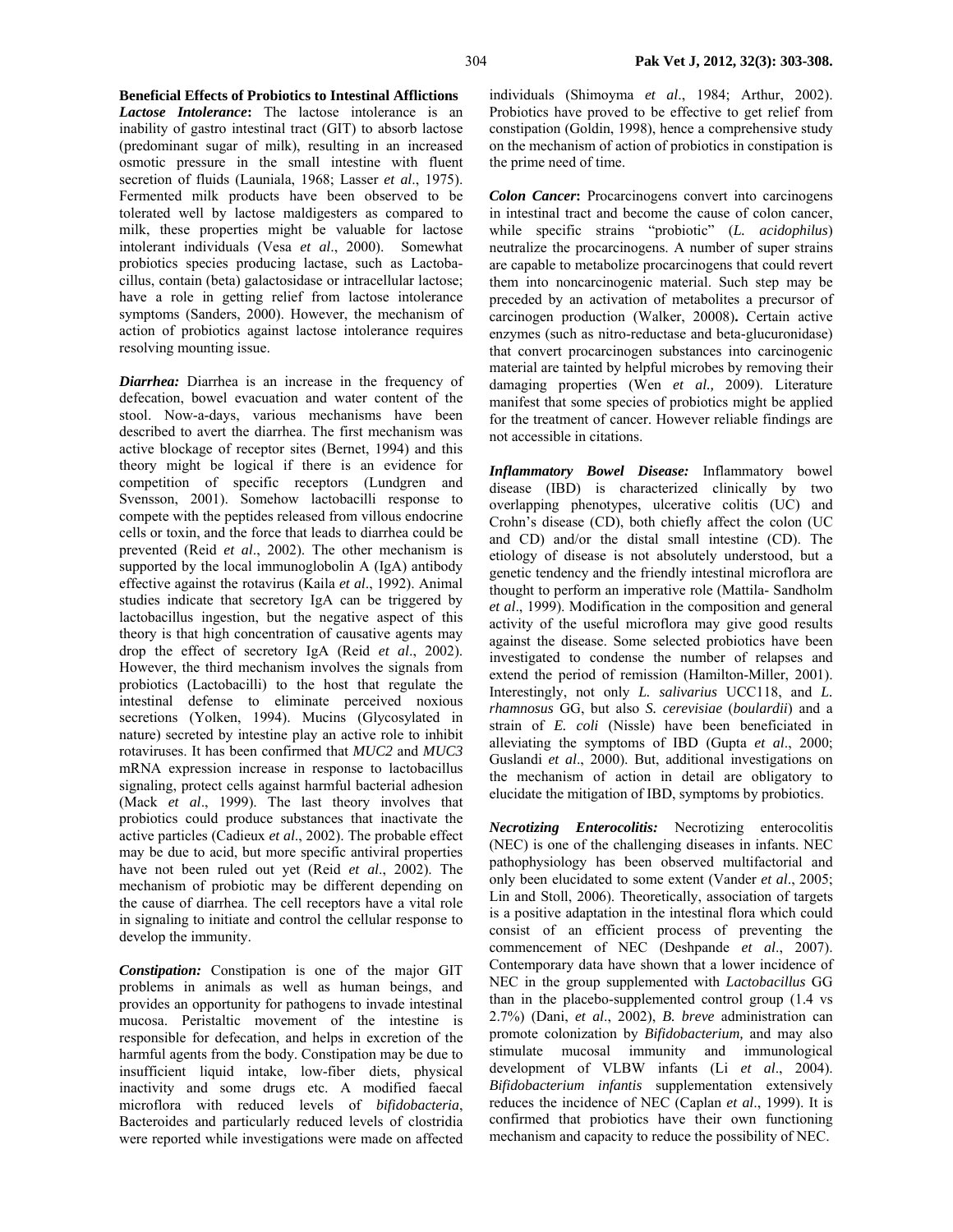

**Fig. 1:** A systemic presentation of intestinal cells and possible mechanism of action of probiotic and response of intestinal cells (Riina, 2008). 1) Modulation of commensal bacteria; 2) Competition with pathogen (receptor and nutrients); 3) Inhibition of pathogen attachment with intestinal wall; 4) Production of antimicrobial agents against pathogen; 5) Strengthening of the mucosal barrier; 6) Inducing mucin production.



**Fig. 2:** The diagram shows systemic defense of intestinal lining, cytokine production in response of invading pathogen and beneficial probiotics, while key cells interacting with systemic response between pathogen and probiotics. 1) Invading bacteria adhering on epithelia cells wall; 2) Attachment of probiotic without invading epithelial cells; 3) Commensal bacteria incorporation with probiotics; 4) Dendritic cells (APC) presenting antigen of probiotics to immunomodulation; 5) Phagocytosis in inflammation region; 6) Blood vessel containing cellular production, in response of pathogen; 7) Cytotoxic T cell to Phagocytosis activity in inflammation part. Tr<sub>1</sub> production to maintain the balance of Th<sub>1</sub> and Th<sub>2</sub>; 8) Response of Th<sub>1</sub> and synthesis of INF, IL-2 and IL-12; 9) Production of IL-4, IL-5 and IL-13; 10)  $Th_3$  active to produce TGF.

**Beneficial effects for Homeostasis:** In the contemporary emergent globe, use of the probiotics in healthy subjects has become the part usual diets. However, information about probiotics is complex, although it plays a significant role since probiotics have mainly been marketed for the betterment of healthy subjects and widely used in food, medicine, and husbandry industries (Qin *et al.,* 2007). The effects of probiotics on healthy subjects are anticipated to

be limited to hazard risk reduction (Tuomola *et al*., 2000; Ouwehand *et al*., 2001). Generally probiotics are often available in markets having adhering antagonizing, defensive and epithelial supporting characteristics. The enduring evidence suggests that, long term use of probiotics may decrease the risks for infections, absence of illness in early age (Hatakka *et al*., 2001). The conclusion of this investigation showed that probiotics can also be utilized by healthy animal as well as human beings, by keeping in view their beneficial effects.

**Mechanism of Probiotics in the Intestinal Defense:** The defense system of intestine can be enhanced by the application of probiotics as they produce their beneficial effects by diverse mechanisms such as antagonist against pathogen, improves intestinal epithelial layer and boost the innate immunity as well as support in adaptive immunity.

*Antagonistic effects against pathogens:* Probiotics act as an antagonist against pathogens by producing antibacterial and antimicrobial compounds such as cytokines and butyric acid (Kailasapathy and Chin, 2000), also reduce gut pH by stimulating lactic acid producing microflora and favorably adjust the intestinal microflora balance (Langhendries *et al*., 1995). They have the capacity to change the metabolism and composition of commensal microbiota to enhance the defense against pathogens (Siigur *et al*., 1996; Kuisma *et al*., 2003) and also inhibit lethal organisms adhesion by competing exclusion, *in vitro* models, as has been reported in *Latobacillus, Propionibacterium* and *Bifidobacterium* strains (Collado *et al*., 2006; Collado *et al*., 2007). Probiotics compete for binding on receptor sites that can be occupied by pathogens (Fujiwara, 1997; Kailasapathy and Chin, 2000); also boost immune system and stimulate immunomodulatory cells (Isolauri *et al*., 1995). Furthermore, compete with pathogens for accessible nutrition and other growth factors (Rolfe, 2000). These all findings confirm that probiotics are strong tool as antagonist and further detail investigations are need of time.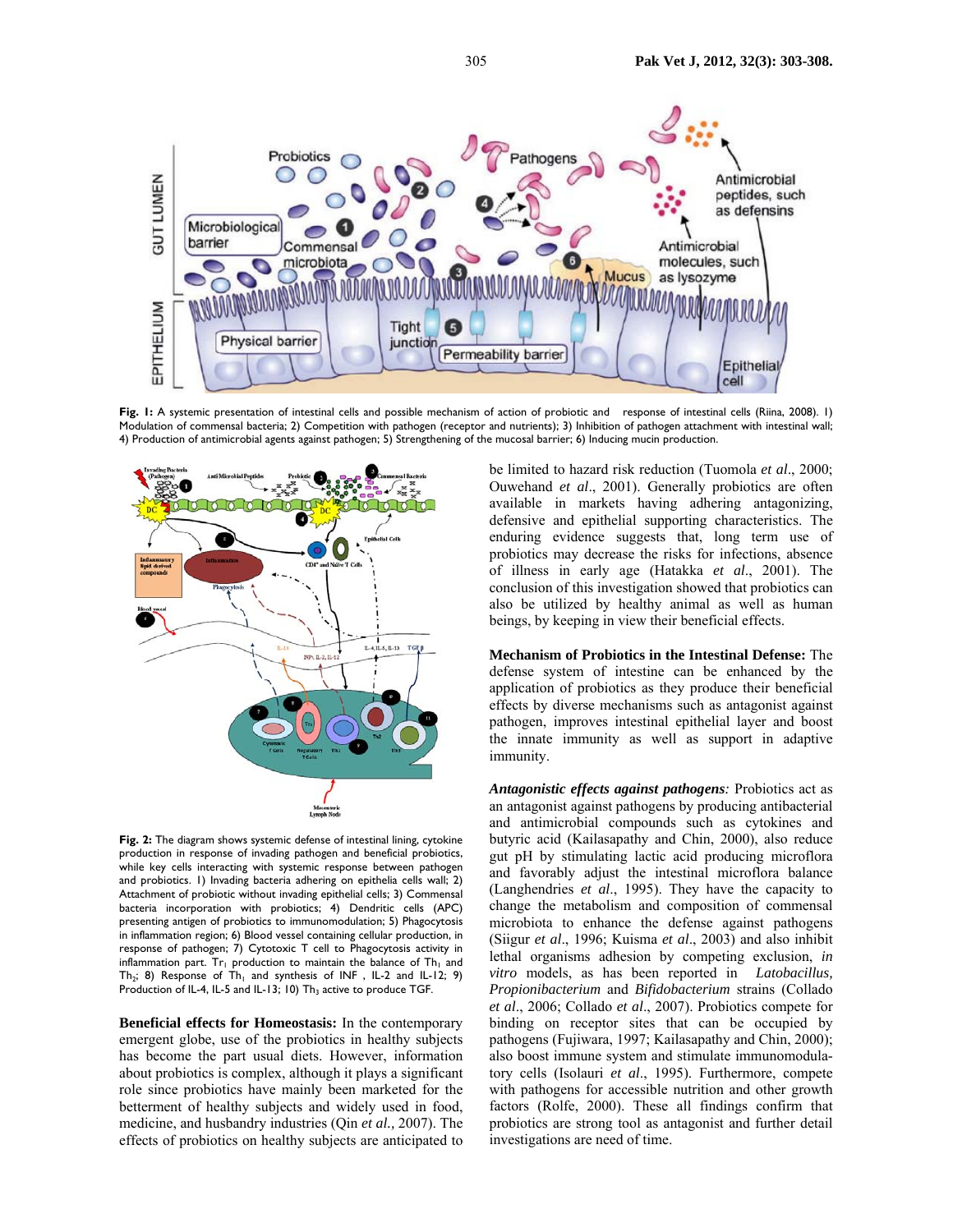*Improving Epithelial Structure:* The intestinal epithelium is rapidly and constantly transformed by epithelial stem cells inhabitants. The stem cell population varies into numerous intestinal epithelial cell types, specific in their functions such as Goblet cells, Entero endocrine cells, Enterocytes, Paneth cells and M cells. These epithelial cells serve as a physical barrier between the luminal contents (commensal microbiota, food antigens and also probiotics) and the complex mucosal immune system (McCracken and Lorenz, 2001). The secretions of probiotics improve the continuous interaction of healthy intestinal linings with interacting pathogens. With this, also play a critical role to initiate the innate as well as adaptive immunity in the host.

*Boost Intestinal Immunity:* Immunological reactions are divided into two parts by their specificity and speed of the reaction; in response to innate and adaptive immunity (Parkin and Cohen, 2001). Furthermore, the probiotics application *in vivo* illustrated that; modern approaches could activate innate and adaptive immunity (Li *et al.,* 2011). The innate immunity provides instant but, nonspecific immunity to host defense, and includes physical, chemical, and microbiological barriers as well as support in several fundamentals of the immune system, such as neutrophils, monocytes, macrophages, complement, cytokines, and proteins active responses (acute-phase). However, their activation is most imperative which is initiated by intestinal epithelial cells, the most important APC and macrophages respectively. The adaptive immunity comprises antigen-specific reactions through T and B lymphocytes, take several days to develop, that works against specific invading pathogens. However, the cells are most reliable source for initiation of innate and adaptive immunity via their receptor signaling and transduction activity. Furthermore, several aspects of further studies related to mechanism of action of probiotics still requires focal point for researchers to hypothesize the mode of action, and response of dendritic cell (TLRs).

**Importance of Intestinal Cells Receptor Signaling:**  Activation of the host defense mechanisms is based on hasty detection of specific structural components of microorganisms also known as pathogen-associated molecular patterns (PAMPs), it includes peptidoglycan, lipopolysaccharide (LPS), lipoprotein, , lipoteichoic acid, flagelline and CpG-containing (unmethylated) DNA (Sansonetti, 2004; Alexopoulou and Kontoyiannis, 2005; Winkler *et al*., 2007). These components are identified by pattern-recognition receptors, and the best known are Toll-like receptors (TLRs) (Underhill, 2007). TLR family includes at least 13 proteins that recognize microbe derived ligands. For example, TLR1 and TLR2 recognize lipoproteins and lipid-modified sugars TLR4 recognizes LPS, TLR5 is activated by flagelline whereas TLR9 recognizes CpG motifs in bacterial DNA (Underhill, 2007). In general, the stimulation of TLRs by PAMPs consequences to the activation of adaptor proteins and this initiates a signaling cascade involving several kinases. However, some of Gram positive probiotics (highly flagelline in there structure), their membrane secrets lipoproteins and lipid-modified sugars, and activates

TLR1-2 and TLR5 initiated to transcription of gene leading to the synthesis of immunomodulatory molecules. But, estimation of TLR1-2 and TLR5 and the mechanism of action are ambiguous.

**Cytokine Production in Response of TLR Signaling:**  Cytokines are known as diminutive proteins secreted by immune and many other types of cells (Sarah *et al*., 2010). Each cytokine may have multiple activities in unusual circumstances and cell types. Their action depends on binding with specific receptors present on the surface of cell and by stir up changes in the development, growth, and/ or activity of the target cells (Kidd, 2003). Different production patterns of cytokine are applied to segregate T helper cell (Th) responses to dissimilar classes. Th1-type cells generate IFN-γ, IFN-α, IL-2, IL-12 and also endorse cell-mediated immunity (Kidd, 2003). The second type of T-Helper cells (Th2-type) produce different interleukins mainly including IL-4, IL-5, IL-6, and IL-13 and trigger antibody-mediated immune response as well as mast and eosinophils cells (Wu *et al*., 2007). Th3-type cells function against Th1 and Th2, and they down regulate the inflammatory retort through TGF-β production and Tr1 cells are responsible to maintain the balance in between immunity through IL-10 production (Izcue and Powrie, 2008; Taylor *et al*., 2006). Cytokines can be categorized according to their production, including pro inflammatory, inflammatory and anti-inflammatory interleukins. Pro inflammatory cytokine,  $TNF-\alpha$  is responsible to activate local inflammation concerned with immune system (Bertazza and Mocellin, 2008). TNF-α is production of professional immune cells like NK cells, T cells and macrophages, but non-immune cells also take part to produce like epithelial cells. These cells are capable to induce  $TNF-\alpha$ , IL-1 $\beta$ , but mainly produced by macrophages and epithelial cells and further participate in macrophage and T cell activation (Barksby *et al*., 2007).

The second one is inflammatory cytokines that include IL-1α/β (Barksby *et al*., 2007), TNF-α (Bertazza and Mocellin, 2008), IFN-γ (Schoenborn and Wilson, 2007) and IL-6 (Gabay, 2006). Whereas IFN-γ, produced by T cells and NK cells, also possess antiviral activity and activates macrophages and suppresses Th2 responses (Schoenborn and Wilson, 2007). And involve in systemic effects of inflammation, such as weight loss, fever and hepatic protein synthesis (acute-phase). IL-1 and IL-6 also mediate the same response in systematic inflammation. IL-2, produced by T cells and its proliferation is promoted, but concentration may fluctuate in different immune supporting organs (Yu *et al*., 2010). IL-4 and IL-5 are produced by mast and T cells respectively. IL-4 activates B cells, and is involved in the control of IgE and suppression of Th1 cells, while IL-5 induces growth and differentiation of eosinophils. IL-6 is produced by endothelial cells, macrophages, T cells and is concerned with T- and B-cell growth and differentiation, acute phase response (Gabay, 2006). IL-12 induces the production of IFN-γ and differentiates Th2 cells to Th1-type cells and plays a key role to form a link between innate and adaptive immunity (Trinchieri, 2003). Dendritic cells and phagocytes produce IL-12 during infection in response to pathogens and also activate NK cells (Trinchieri, 2003). IL-10 is considered to be an anti-inflammatory or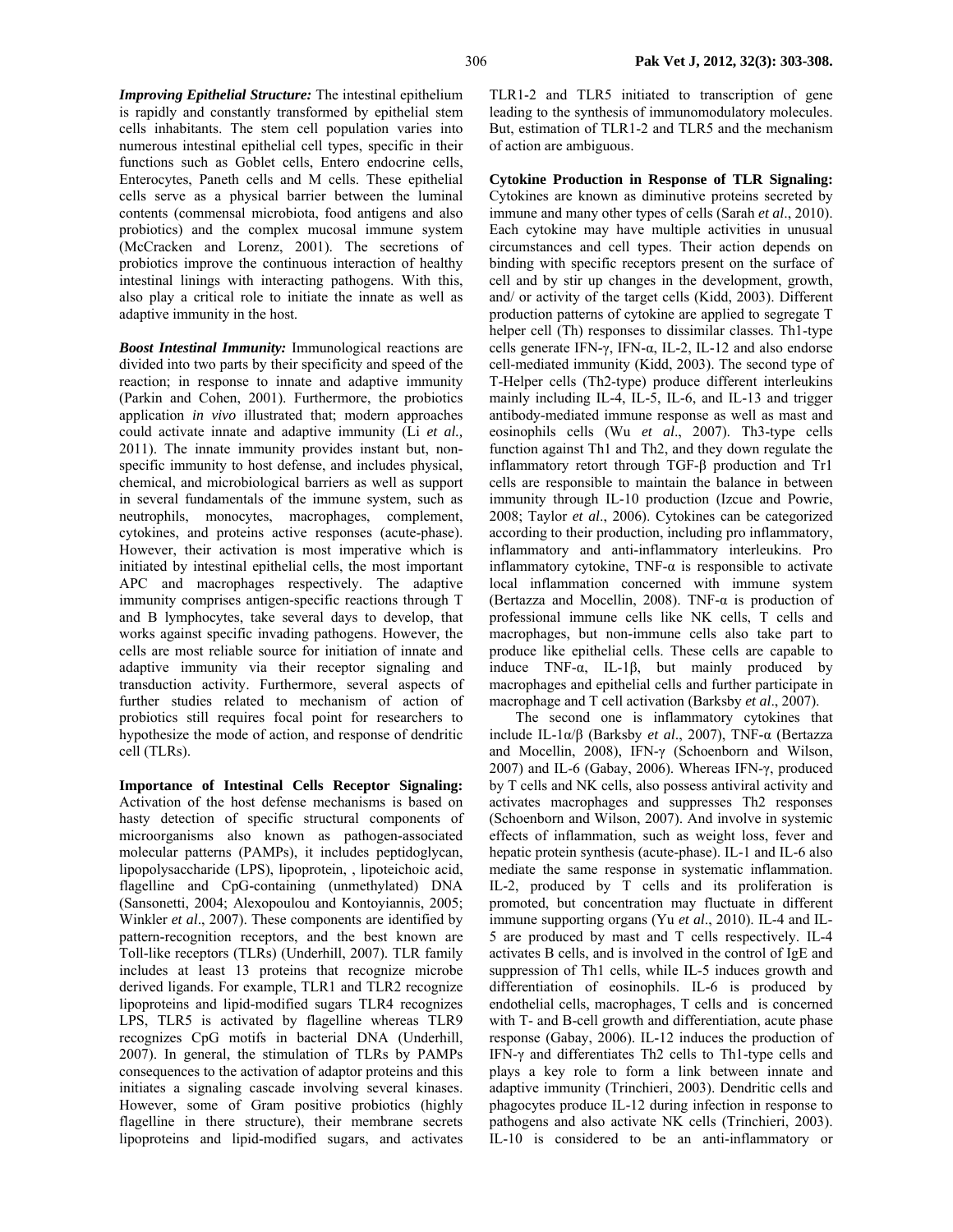regulatory cytokine and it can be produced by many types of cells (Couper *et al*., 2008). All through the infection, it inhibits the activity of Th1 cells, NK cells, & macrophages, required for optimal pathogen clearance, but in addition contributes in tissue damage (Couper *et al*., 2008). Further study is mandatory for documentation of APC cells receptor signaling and in response, production of cytokine in favor of host innate as well as adaptive immunity.

**Conclusions:** Immunomodulatory functions of bacteria from the resident intestinal microflora, and the mechanism involved in the TLR signaling are essential for the better understanding of immunomodulatory effects. The differences in genus, species or strain of probiotic organisms are reflected in their virtual immunomodulatory efficiency and signaling mechanism. However, production of antibacterial substances is also decisive incident in the generation of a successful probiotic effects in the development of innate and adaptive immunity. Although the mechanisms whereby probiotic components enhance the immune response have not been resolved, however, possibilities include activation of toll-like receptors, of dendritic cells or stimulation of intestinal epithelial cells and release of cytokines and chemokines. Although, the documentation pertaining to the TLR signaling mechanisms is lacking, whereby, probiotics elicit beneficial effects to facilitate animal as well as human beings. It is prime requisite to be acquainted with the mechanism that enhances the functioning prospects of probiotics.

**Future Prospects:** It has been revealed from the literature that, studies concerning to antigen presenting cells (APC) receptors, (TLRs), signaling and transduction allied to the effects of probiotics is inadequate, whereby the effective understanding of signaling and transduction mechanism will be a milestone for prospect studies, and better indulgent of mechanism will support to acquire more imminent effects of probiotics, that may depend upon the physiological condition of the subject, consequently, the variation in same genus and species may be possible.

## **REFERENCES**

- Alexopoulou L and D Kontoyiannis, 2005. Contribution of microbialassociated molecules in innate mucosal responses. Cell Mol Life Sci, 62: 1349-1358.
- Arthur CO, S Salminen, and E Isolauri, 2002. Probiotics: an overview of beneficial effects. Antonie van Leeuwenhoek, 82: 279-289.
- Barksby HE, SR Lea, PM Preshaw and JJ Taylor, 2007. The expanding family of interleukin-1 cytokines and their role in destructive inflammatory disorders. Clin Exp Immunol, 149: 217-225.
- Bernet MF, D Brassart, JR Neeser and AL Servin, 1994. *Lactobacillus acidophilus* LA 1 binds to cultured human intestinal cell lines and inhibits cell attachment and cell invasion by enterovirulent bacteria. Gut, 35: 483-489.
- Bertazza L and S Mocellin, 2008. Tumor necrosis factor (TNF) biology and cell death. Front Biosci, 13: 2736-2743.
- Brock TD and MT Madigan, 1991. Host-Microbe relationships and disease processes. In: Biology of Microorganisms. 6th Ed, Prentice-Hall Inc, New Jersey, USA, pp: 379-380.
- Cadieux P, J Burton, G Gardiner, I Braunstein, AW Bruce, CY Kang and G Rei, 2002. *Lactobacillus* strains and vaginal ecology. JAMA, 287: 1940-1941.
- Capcarova M, J Kovacik and M Mellen, 2009. Changes of biochemical parameters poultry blood after application of probiotic preparate.

Slovak University of Agriculture, Nitra, pp: 9-12.

- Caplan MS, R Miller-Catchpole and S Kaup, 1999. Bifidobacterial supplementation reduces the incidence of necrotizing enterocolitis in a neonatal rat model. Gastroenterology, 117: 577-583.
- Collado MC, J Meriluoto and S Salminen, 2007. Role of commercial probiotic strains against human pathogen adhesion to intestinal mucus. Lett Appl Microbiol, 45: 454-460.
- Collado MC, L Jalonen, J Meriluoto and S Salminen, 2006. Protection mechanism of probiotic combination against human pathogens: *in vitro*  adhesion to human intestinal mucus. Asia Pac J Clin Nutr, 15: 570-575.
- Couper KN, DG Blount and EM Riley, 2008. IL-10: The master regulator of immunity to infection. J Immunol, 180: 5771-5777.
- Dani C, R Biadaioli and G Bertini, 2002. Probiotics feeding in prevention of urinary tract infection, bacterial sepsis and necrotizing enterocolitis in preterm infants: a prospective double-blind study. Biol Neonate, 82:103-108.
- Deshpande G, S Rao and S Patole, 2007. Probiotics for prevention of necrotising enterocolitis in preterm neonates with very low birthweight: a systematic review of randomised controlled trials. Lancet, 369: 1614-1620.
- Fujiwara S, H Hashiba, T Hirota and JF Forstner, 1997. Proteinaceous factor (s) in culture supernatant fluids of bifidobacteria which prevents the binding of enterotoxigenic *Escherichia coli* to gangliotetraosylceramide. Appl Environ Microbiol, 63: 506-512.
- Gabay C, 2006. Interleukin-6 and chronic infl ammation. Arthrit Res Ther, 8: 2- 3.
- Gillingham, LG and WL David, 2009. Probiotics and mucosal immunity: strain-specific effects on Th1/Th2 cell modulation. Int J Neutropathic Med, 4: 18-22
- Goldin BR, 1998. Health benefits of probiotics. Br J Nutr, 80: 203-207.
- Guarner F and JR, Malagelada 2003. "Gut flora in health and disease". Lancet, 361: 512-519
- Gupta P, H Andrew, BS Kirschner and S Guandalini, 2000. Is *Lactobacillus* GG helpful in children with Crohn's disease? Results of a preliminary, open-label study. J Pediat Gastroenterol Nutr, 31: 453-457.
- Guslandi M, G Mezzi, M Sorghi and PA Testoni, 2000. *Saccharomyces boulardii* in maintenance treatment of Crohn's disease. Digestive Dis Sci, 45: 1462-1464.
- Hamilton-Miller JMT, 2001. A review of clinical trials of probiotics in the management of inflammatory bowel diesease. Infect Dis Rev, 3: 83-87.
- Hatakka K, E Savilahti, A Ponka, JH Meurman, T Poussa, L Nase, M Saxelin and R Korpela, 2001. Effect of long term consumption of probiotic milk on infections in children attending day care centres: double blind randomised trial. Br Med J, 322: 1327-1329.
- Huang Y, YL Li, Q Huang, ZW Cui, DY Yu, IR Rajput, CH Hu and WH Li, 2012. Effect of orally administered *Enterococcus faecium* EF1 on intestinal cytokines and chemokines production of suckling piglets. Pak Vet J, 32: 81-84.
- Isolauri E, J Joensuu, H Suomalainen, M Luomala and T Vesikari, 1995. Improved immunogenicity of oral DSRRV reassortant rotavirus vaccine by *Lactobacillus casei GG.* Vaccine, 13: 310-312.
- Izcue A and F Powrie, 2008. Special regulatory T-cell review: Regulatory T cells and the intestinal tract patrolling the frontier. Immunology, 123: 6-10.
- Jin LZ, YW Ho, N Abdullah, MA Ali and S Jalaludin, 2000. Effects of adherent Lactobacillus cultures on growth, weight of organs and intestinal microflora and volatile fatty acids in broilers. Anim Feed Sci, 70: 197-209.
- Kaila M, E Isolauri, E Soppi, E Virtanen, S Laine and H Arvilommi, 1992. Enhancement of the circulating antibody secreting cell response in human diarrhea by a human *Lactobacillus* strain. Pediatr Res, 32: 141-144.
- Kailasapathy K and J Chin, 2000. Survival and therapeutic potential of probiotic organisms with reference to *Lactobacillus acidophilus* and *Bifidobacterium spp.* Immunol cell Biol, 78: 80-88.
- Kidd P, 2003. Th1/Th2 balance: the hypothesis, its limitations, and implications for health and disease. Altern Med Rev, 8: 223-246.
- Kuisma J, S Mentula, H Jarvinen, A Kahri, M Saxelin and M Farkkila, 2003. Effect of *Lactobacillus rhamnosus* GG on ileal pouch infl ammation and microbial flora. Aliment Pharmacol Ther, 17: 509-515.
- Langhendries JP, J Detry, JV Hees, JM Lamboray, J Darimont, MJ Mozin, MC Secretin and J Senterre, 1995. Effect of a fermented infant formula containing viable bifidobacteria on the faecal flora composition and pH of healthy full-term infants. J Pediat Gastroenterol Nutr, 21: 177-181.
- Lasser RB, JH Bond and MD Levitt, 1975. The role of intestinal gas in functional abdominal pain. New Engl J Med, 293: 524-526.